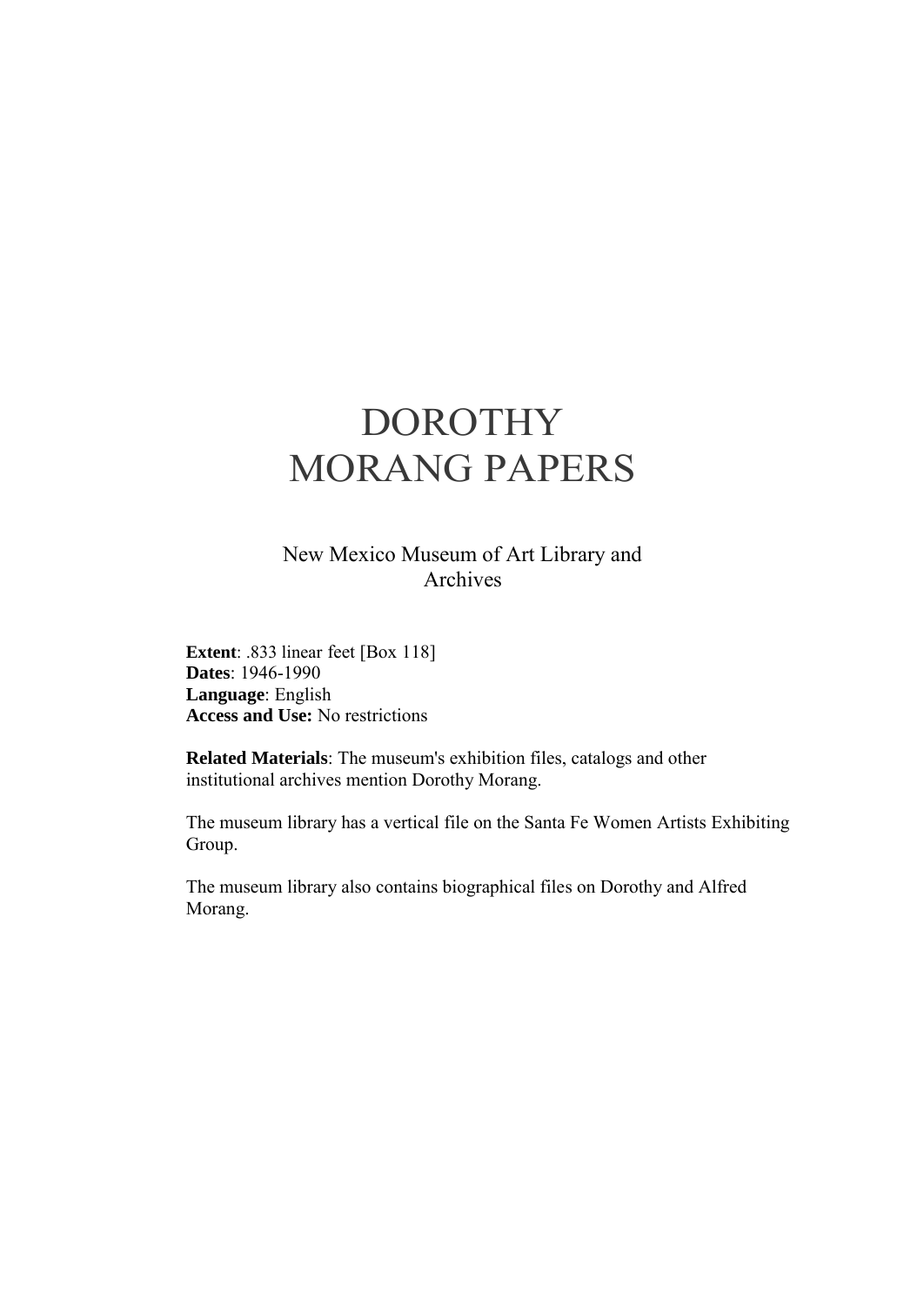## **Contents**

[Introduction](#page-2-0)

Section I, Biographic Statements

Section II,Exhibitions

Section III, Photographs

Section IV, Correspondence

Section V, News Clippings

- A. Columns: About the Arts
- B. [General Clippings](#page-12-0)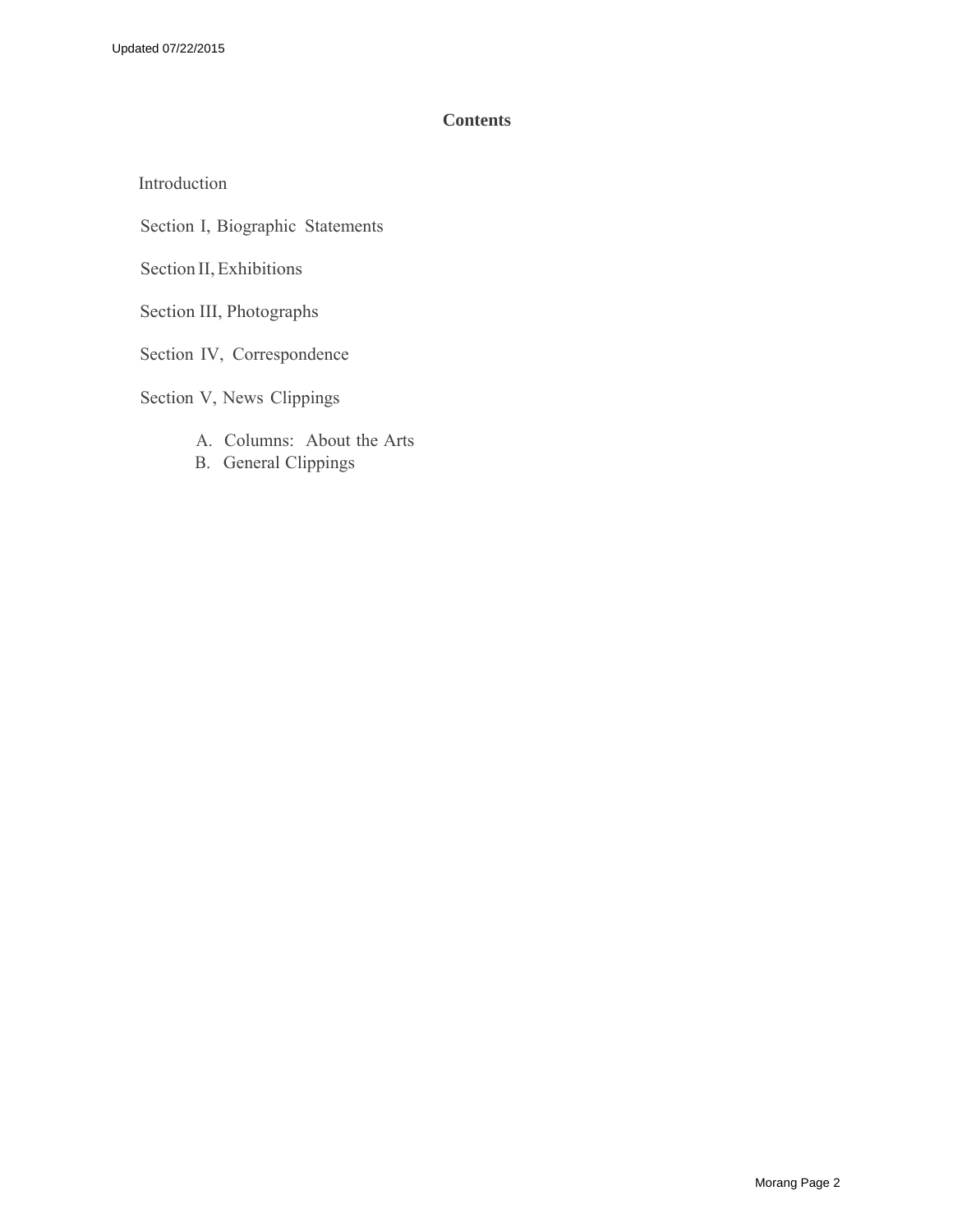#### **Introduction**

<span id="page-2-0"></span>Dorothy Morang [hereafter DM] was born in Bridgton, Maine on November 24, 1906, the daughter of Allen and Bertha Ingalls (Green) Clark. Her early formal study was in music at the Conservatory of Music in Boston, Mass.

Almost entirely self-taught in painting, except for advice from Alfred Morang (whom she married on June 13, 1930) and Raymond Jonson, and a class in Dynamic Symmetry with Emil Bisttram, she progressed as an artist, securing invitations to exhibit her work in a great many galleries, museums and traveling shows throughout the country.

 She came to New Mexico in 1937 with Alfred Morang upon doctor's recommendation that Alfred needed a higher, drier climate for his health

In addition to her work as an artist, she also worked for the Museum of New Mexico in various capacities from 1942 – 1967 and was an active member of the Santa Fe Women Artists Exhibiting Group.

She divorced Alfred Morang in 1950, and was remarried 15 years later to John C. Emmett. She died at the age of 88 years on December 19, 1994.

Details of her exhibitions, traveling shows, and awards are to be found in biographical statements in Section I, infra. She is listed in American Art, Who's Who In American Art, Who's Who in the West, Who's Who of American Women, and other publications.

Most of this Collection was found in an album containing a vast number of newspaper clippings and color photographs of her work, all attached to the album pages with an adhesive tape. Not otherwise protected from deterioration, the clippings became yellowed, faded, and fragile, and difficult to detach. The photocopies made for archive purposes are therefore only fair reproductions. All clippings are presented in photocopied form. Those clippings that are of special interest are abstracted in these digest pages; the others are simply noted.

The photographs are almost all in color and depict DM's works. Many are clipped to small sizes. They give a broad survey of her talents in various media.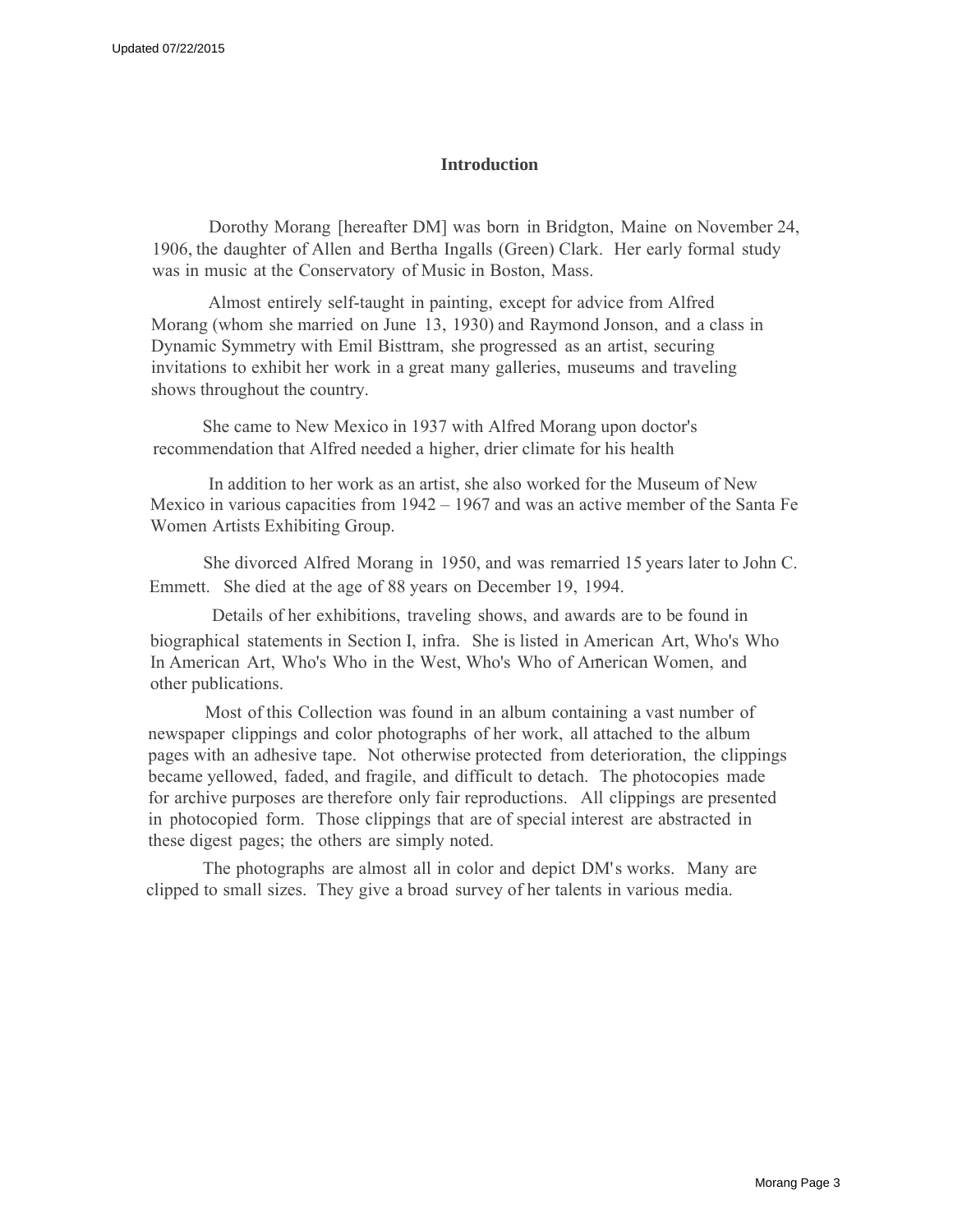# **Section I : Biographic Statements**

Additional biographic sketches are to be found incidentally in other material in this Collection.

1. Biographic statement. Source unknown; probably a reproduction from Who's Who.]

Detailed survey of DM's career.

2. [Source unknown; evidently autobiographic.] Similar in details to above statement.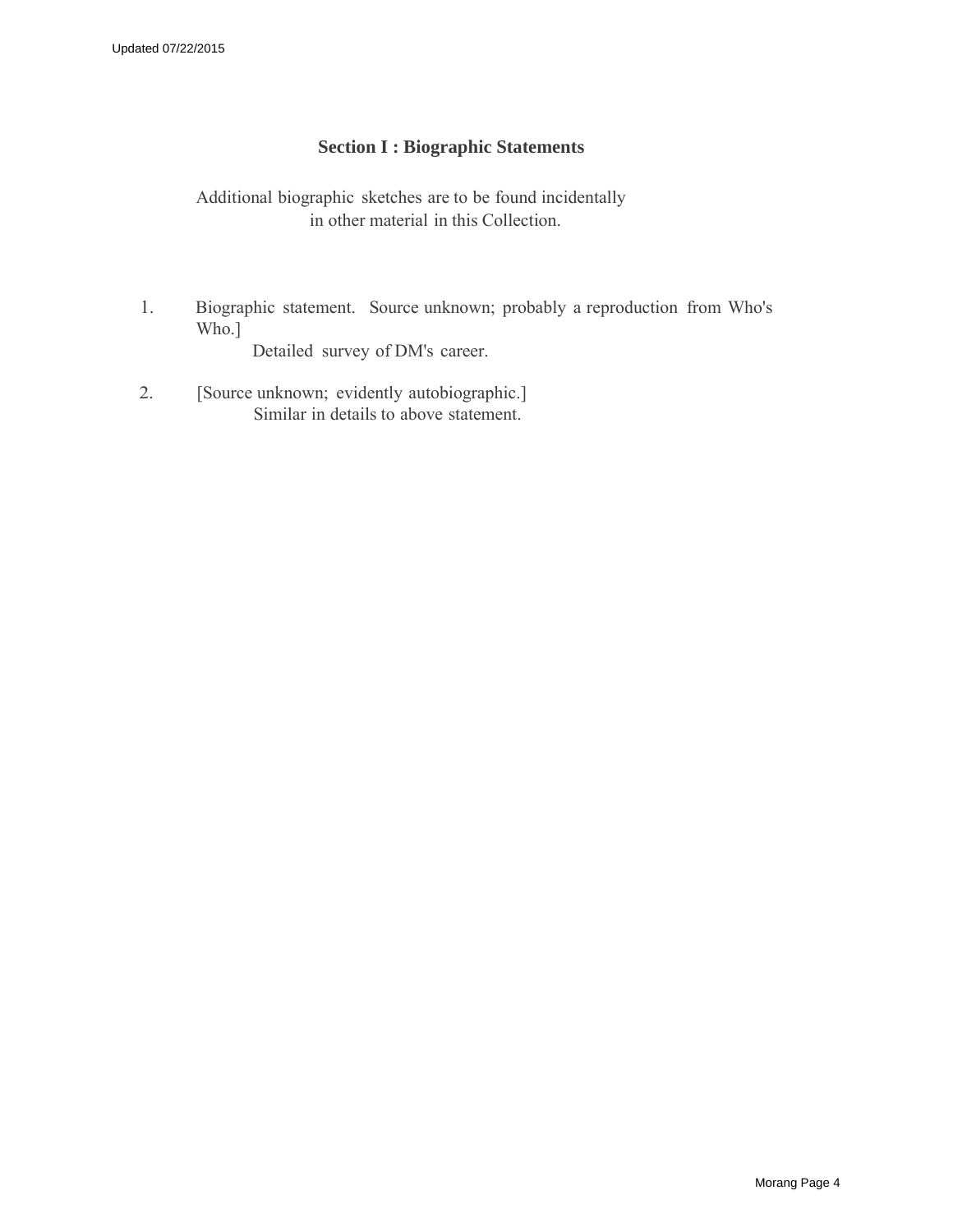## **Section II : Exhibitions**

Related gallery and museum material isto be found in the newspaper clippings in Section

IV infra. This Section II contains more formal Notices.

## **1950- 1958.**

**1.** Tear sheet, catalog. Sixth Exhibition of Graphic Arts in New Mexico. MFA. January 4 -February 3, 1953.

Picture of *Tree Fantasy.* Pastel. By DM. Honors in Drawing.

Invitation. Highlands Invitational Exhibition of New

- **2.** Mexico Artists. New Mexico Highlands University. January 6 - February 1, 1957. Ink inscription, *"Oil Emerging Forms* in this show [by DM]. Sold."
- 3. Deleted.
- 4. Tear sheet, catalog. Ninth Exhibition of Graphic Arts. MFA. January 8 - February 5, 1956.

Picture of *Spiraling Forms.* Pastel. By DM. Honors in Color Drawing.

5. Letter June 1, 1956 Edward Murray to DM Invites DM to serve as one of two judges of Indian Paintings at Inter-Tribal Ceremonial in Gallup

Letter June 5, 1956 DM to Edward Murray Accepts invitation to judge at Gallup Inter-Tribal Cermnoial

Letter July 16, 1956 DM to Ceremonial Association Housing Committee Inquires about housing in Gallup for Ceremonial

Letter. July 19, 1956 DM to Arrowhead Lodge Enclosing check for reservation for August  $8<sup>th</sup>$ 

Housing Confirmation (2 copies) for Dorothy Morang Aug 8-10 at Arrowhead Lodge in Gallup

2 postcards from Arrowhead Lodge Motel confirming above reservation

Sheet. [Contents typewritten.] N.d. Art Awards - 1956. Gallup Intertribal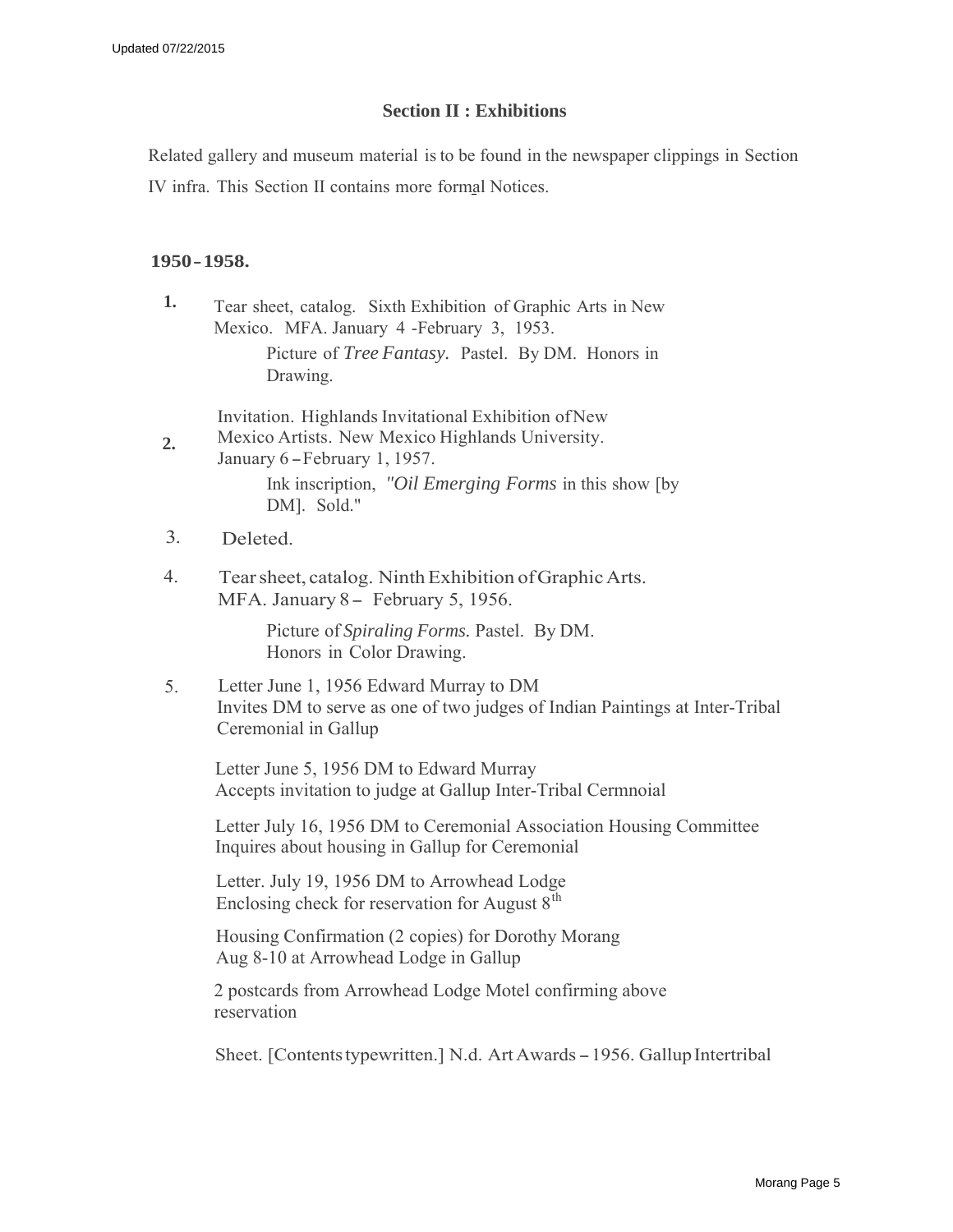Indian Ceremonial - DM and Joe Hauser, jurors. Lists awards in each class.

### Employee ribbon for Inter-Tribal Indian Ceremonial in Gallup

6. Calendar ofEvents. Roswell Museum. 1 pg. fold-over. Exhibitions, March 30- April 30, 1958. Sent toMFA. Paintings of Lia Nickson. Paintings of DM.

#### **1960- 1967.**

- 7. Letter. 11-17-60: DM to Ruth White. [Gallery]. Informs her of shipping of 13 new pastels. Titles with sales prices, \$60. to \$125.
- 8. Invitation. Card. Amarillo Art Gallery. Exhibit of DM Pastels. January 14, 1962.
- 8A. Notice. Dorothy Yepez Galleries. Saranac Lake, N.Y. Exhibition and Sale. N. d. Also: award to DM. First Honorable Mention Award. Ninth Adirondack Annual Exhibition, 1962. For pastels. DM.
- 9. Invitation. Card. Jonson Gallery, UNM. Paintings and Pastels by DM. March 1, 1964. Exhibition until March 21.
- 10. Announcement. Card. Pancras Gallery, N.Y.C. Pastels. DM. November <sup>15</sup> - 27, 1965. Picture [unident.] of DM work.

Also: List of 15 DM works by titles.

- 11. Announcement. Card. St. John's College. Painting Exhibit(s), April 2-28, 1967: Helen Rumpel - Projection Paintings. DM-Pastels.
- 12. List. Typewritten. Receipt signed by New Mexico Arts Commission. December 6, 1967: Lists 23 pastels, oils, with prices, shown at Commission Offices in December.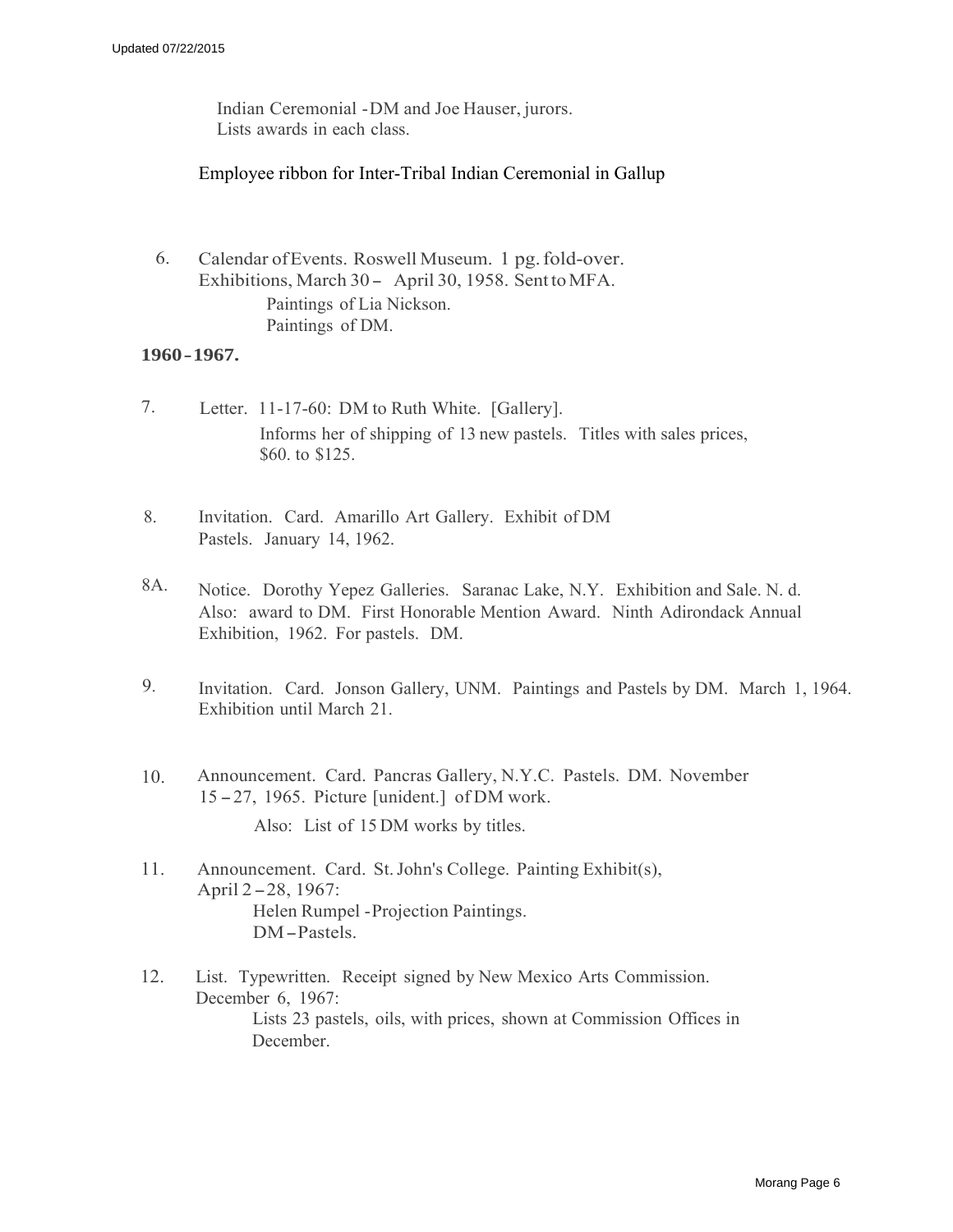# **1974- 1986.**

- Catalog. New Mexico Art League, 4th Annual, February 10 March 10, 1974. Among jurors' selections: DM *Dark of the Moon.*
- 14. Invitation. Mayor Sam Pick. Exhibition of Pastels and Acrylics by DM. In Mayor's Office. July 1-31 [1986].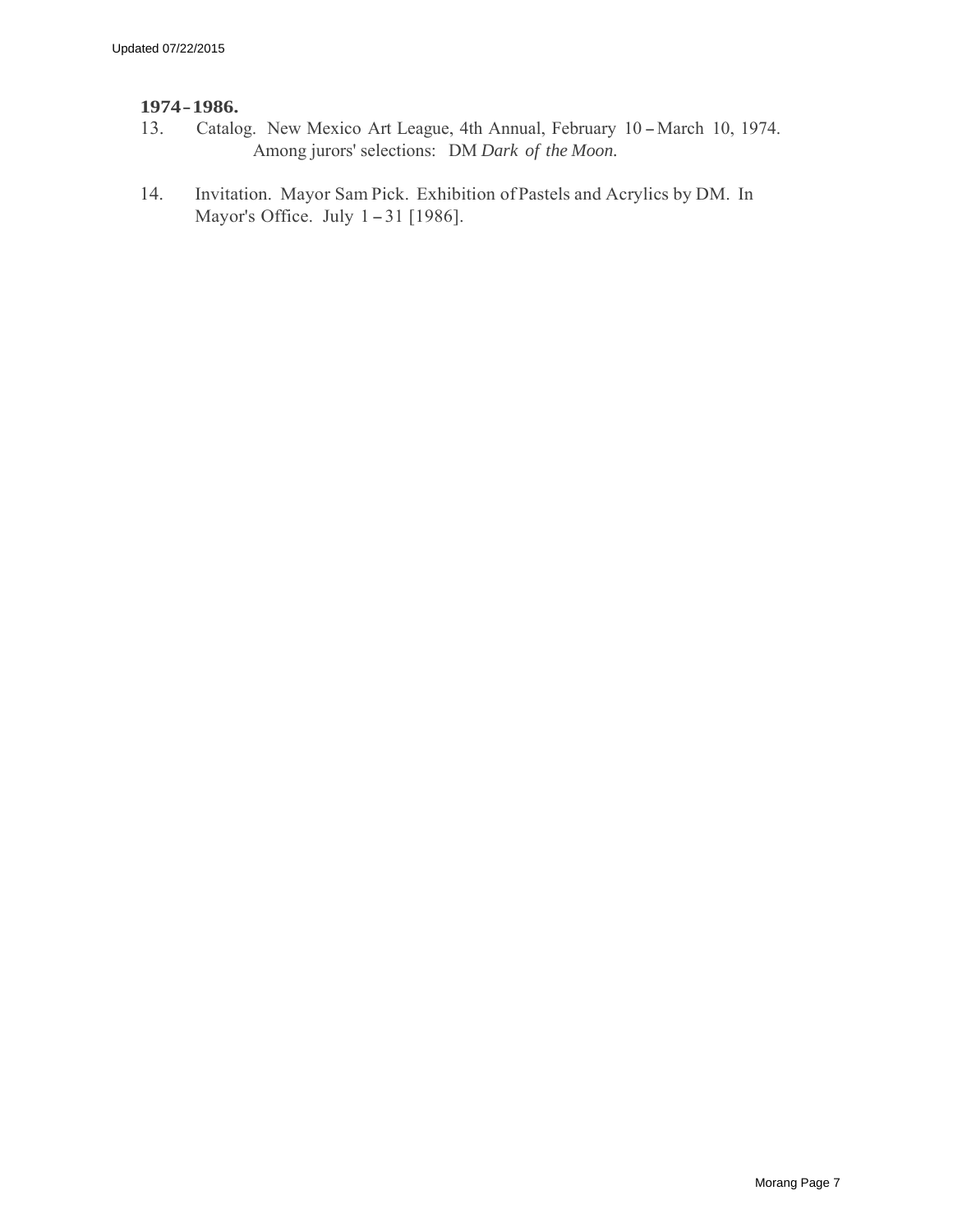### **Section III : Photographs**

As indicated in the Introduction, the many photographs found pasted to pages of the scrapbook-album are scarred from indiscriminate use of plastic tape. Some of them are cropped; they differ in sizes. Most have descriptive comments on their backs, written (presumably) by DM. Great care must be taken to maintain them in the order found so that they correspond to the descriptions in the pages of this digest. Most pictures depict works of the artist. Titles and descriptions are those found on the bottoms or backs of the pictures. All are in color except where otherwise noted as black and white  $(B & W)$ . Pictures have been grouped variously; viz. according to sizes or years or subject matter, etc. This is just a matter of archival convenience. It has no other significance.

- 1. Work done in 1940s. 3x3. Retrospective show, November 1962. Four photos of multiple hangings. No titles.
- 2. From exhibition of DM paintings at Jamison Galleries. N.d. [vide Boxes 58-68, O.B. 10A to 10D.]  $3 \frac{1}{2} \times 4$ .

*Window Sill.* 1934. 11 x 8. \$150. *Portland Harbor.* 1934. 7 x 13. \$150. *Still Life,* Maine. 1935. 15 x 11. \$150. *Still Life,* Maine. 1935. 15 x 11. \$150. *Still Life,* N.d. Collection of M/M Walt Wiggins.

3. Work done in 1950s. Various sizes. *Nocturn* # 7. 1952. Marked "sold." *Blue Descending. Everglades.* 12 ½ x 19 ½ .

> *Spring Growth.* 1957. 18 x 24. *Aquatic.* 1958. 20x16. *Pastorale.* 1958. 13 x 19.

4. Work done in 1950s, continued. Various sizes. *Sunrise by the Sea.* 1959. 20x25. *Sea Birds.* 1959. 13x19

> Retrospective show. Canyon Rd. N.d. except 1950s. (2). Multiple hangings. No titles.

5. Work done in 1950s, continued. Various sizes.

*I Heure Blue. Cold Front Coming,* [No title; n.d.]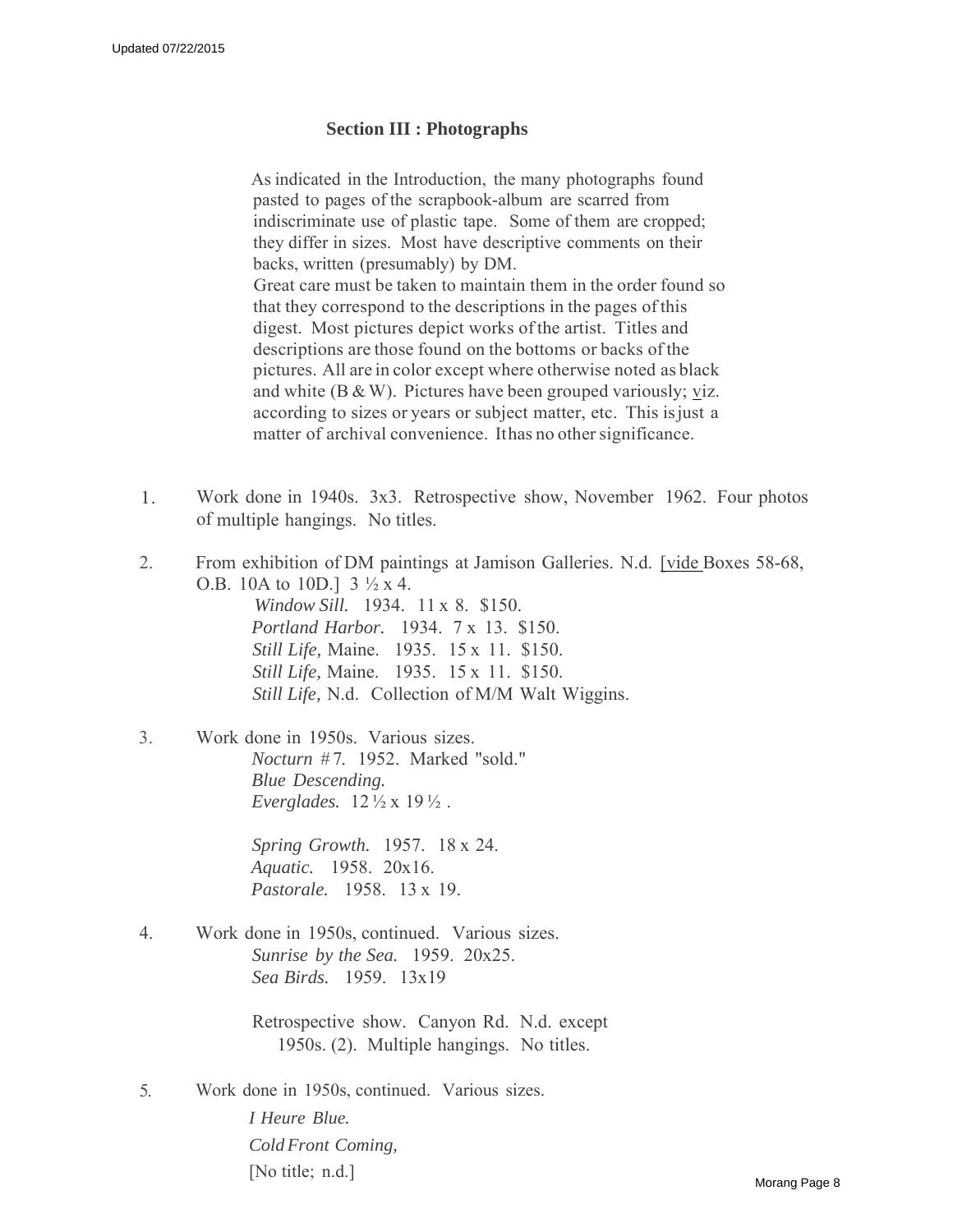- 6. Work done in 1960s. Various sizes. *Temple.* 1960. 26x20. Marked "Sold." *Blue Descending* [different from painting in Folder 3.] *Hidden Shrine.* 1962. 18x24. *Wind Over the Plains.* 1962. 20x25. *Cathedral #2.* 1962. 30x24. *Urban Nocturn.* 1963. 24x19. *Cathedral.* No size.
- 7. Work done in 1960s, continued. Various sizes. *Portal.* 1960s. 26x20. *Transition.* 1960s. 26x20. *Nebula.* 1960. Sold December 1970. *Nocturnal Phenomenon.* 1961. 20x26.
- 8. Work done in 1960s, continued.  $2\frac{1}{4} \times 3$ . *Flight Over Mountains.* 1960s. 14x23. *Autumn.* 1960. 20x26.
- 8a. Photograph of Santa Fe Women Artists Group. 8x10. B & W. c. 1950. Names written on back.
- 9. Work done in 1970s. Various sizes. *Cathedral # 4.* 1970. 18x14. Sold December 1970 to Capt. James W. Parmelee. *Cathedral.* 1970. No size. *Joy.* 1970. No size. Sold December 1970 to Capt. James W. Parmelee.
- 10. Work done in 1970s continued. Various sizes. All these (6) purchased by United Savings & Loan Association. [No location.] Three, 2 1/2 x 3 1/2 : *Desert Heat.* N.d. *Watchers* (collage). N.d. *Sentinels* (collage). N.d. Three, various smaller sizes: *Canyons In Moonlight.* 1979. *Sunset.* 1977

*Approaching Night.* 1977.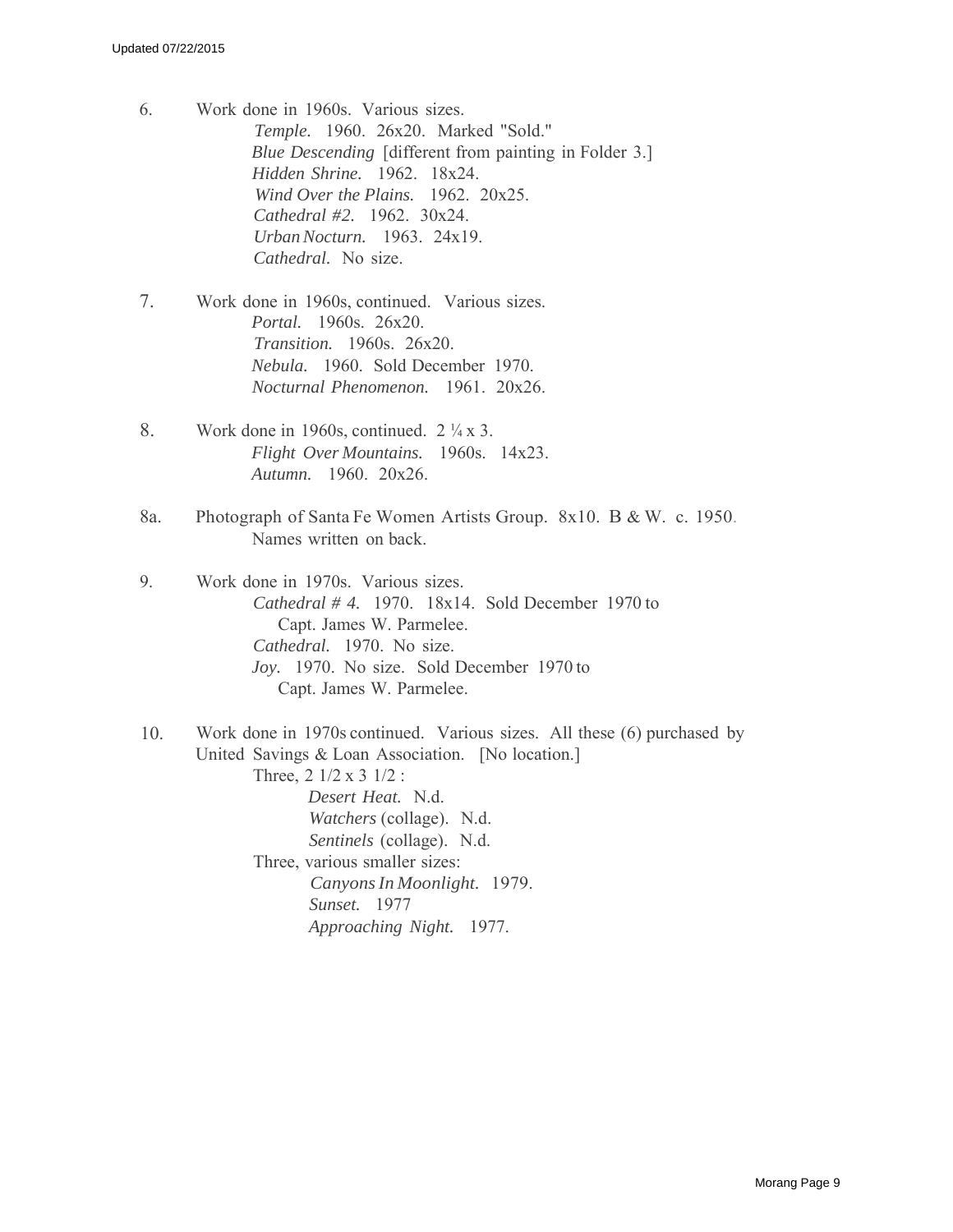- 11. Work done or exhibited in 1980s. 3 ½ x 5.
	- A. Santa Fe Society of Artists [SFSA] Outdoor Art Show. May 28-29, 1983. Floater card, invitation.

Pictures (3) of outdoor hangings.

Pictures (2) of outdoor hangings.

- B. Ibid. May 29-30, 1984. Pictures (3) of outdoor hangings.
- 12. Work done or exhibited in 1980s, continued.  $3 \frac{1}{2} \times 4 \frac{1}{4} (3)$ . Exhibit in windows of First National Bank, Cordova Road Branch. January 5-31, 1983.
- 13. Miscellaneous (5). Various sizes.
	- = *Urban Nocturn.* 4x5. B&W. [See letter 6-8-66, infra.] Tom at base.
	- = *Cienega.* 2x2. Sold at SFSA Outdoor Show. 1983 [?].
	- $=$  Group photo. 8x10. At Art Commission Office. 1971 [?]. B&W. DM

Peter Hurd Rae Harlan Opal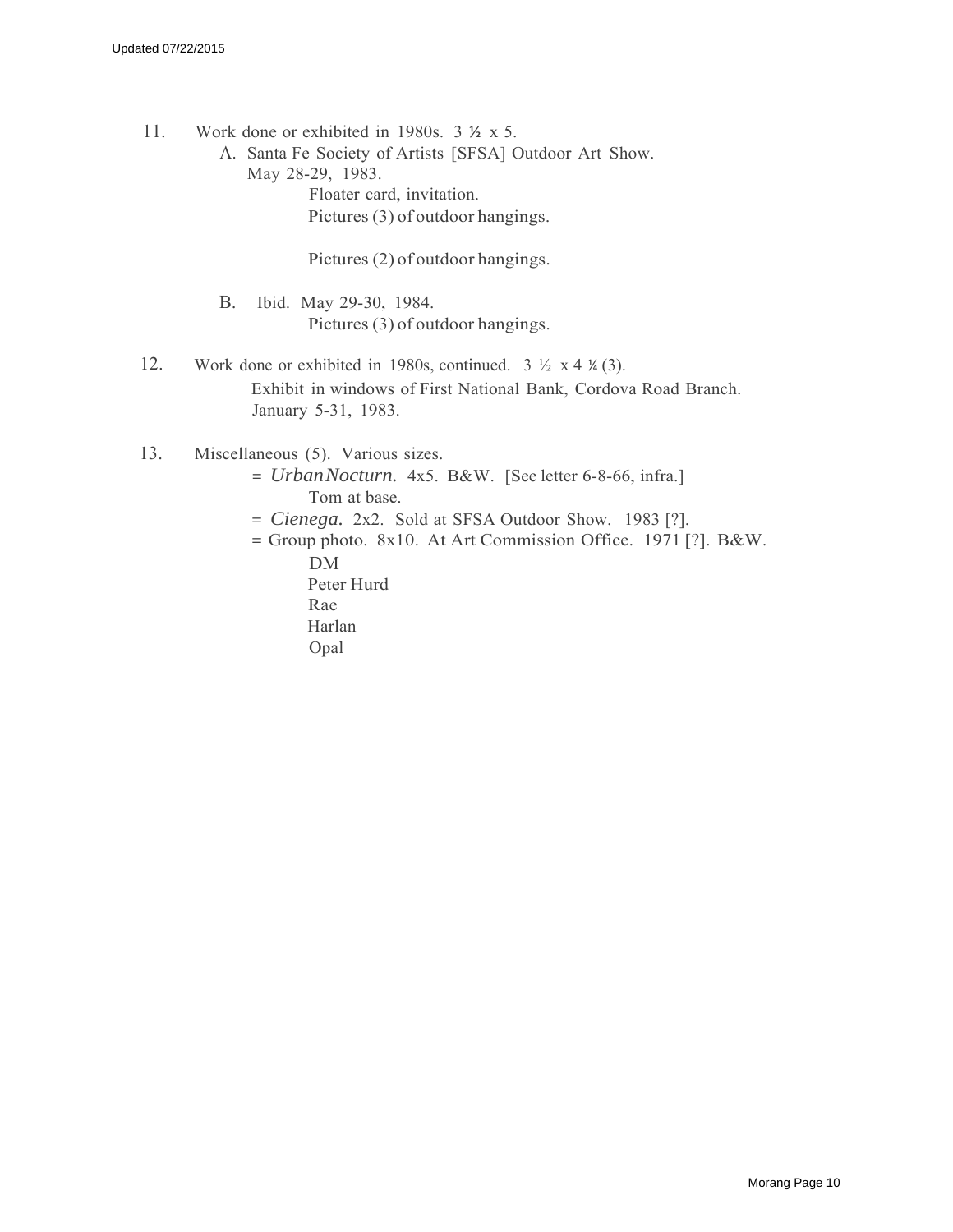## **Section IV : Correspondence**

- 1. 5-8-46: The Solomon R. Guggenheim Foundation Art of Tomorrow [J. Levin] to DM. Solicits DM art for exhibition at "loan show" on June 5. Longhand note at bottom describing two works sent to show. 10-15-58: TWX. Maxey Jarman to DM. Expresses "enchantment" with *Aerial Fantasy.* 2. 11-23-60: Ruth White Gallery [Ruth White] to DM. Acknowledges receipt of 13 new pastels - superior to last ones. 10-30-61: Newman Galleries [Yvonne G. Newman] to DM. Encloses check for sale of*Flight Over the Mountains.* 4-21-1964: Receipt for sale of DM works from Fine Arts Museum 2-7-1965: William V. Kirkpatrick to DM Would like information on Alfred Morang for a book he is writing and also to purchase some of his art n.d. : DM to William V. Kirkpatrick Will have to look for requested information, but gave most of what she salvaged from Alfred's house to Mrs. Robinson 5-22-65: Mary Knickerbocker. Receipt from DM of 11 of her works. Signed by DM. 11-11-65: Charles D. Clark [Charles Clark Chevrolet Co.] to Panoras Gallery. Seeks prices, sizes of DM works being exhibited at Panoras. 3. 6-8-66: Charles Clark to DM. "Elated" with *Urban Nocturn.*
	- 9-10-68: New Mexico State Fair [Chloe Baker, Administrative Officer] to DM. Thanks for jurying show.
	- 11-4-90: Roland [Jones] to DM.
	- 10-19-90: [Same parties.]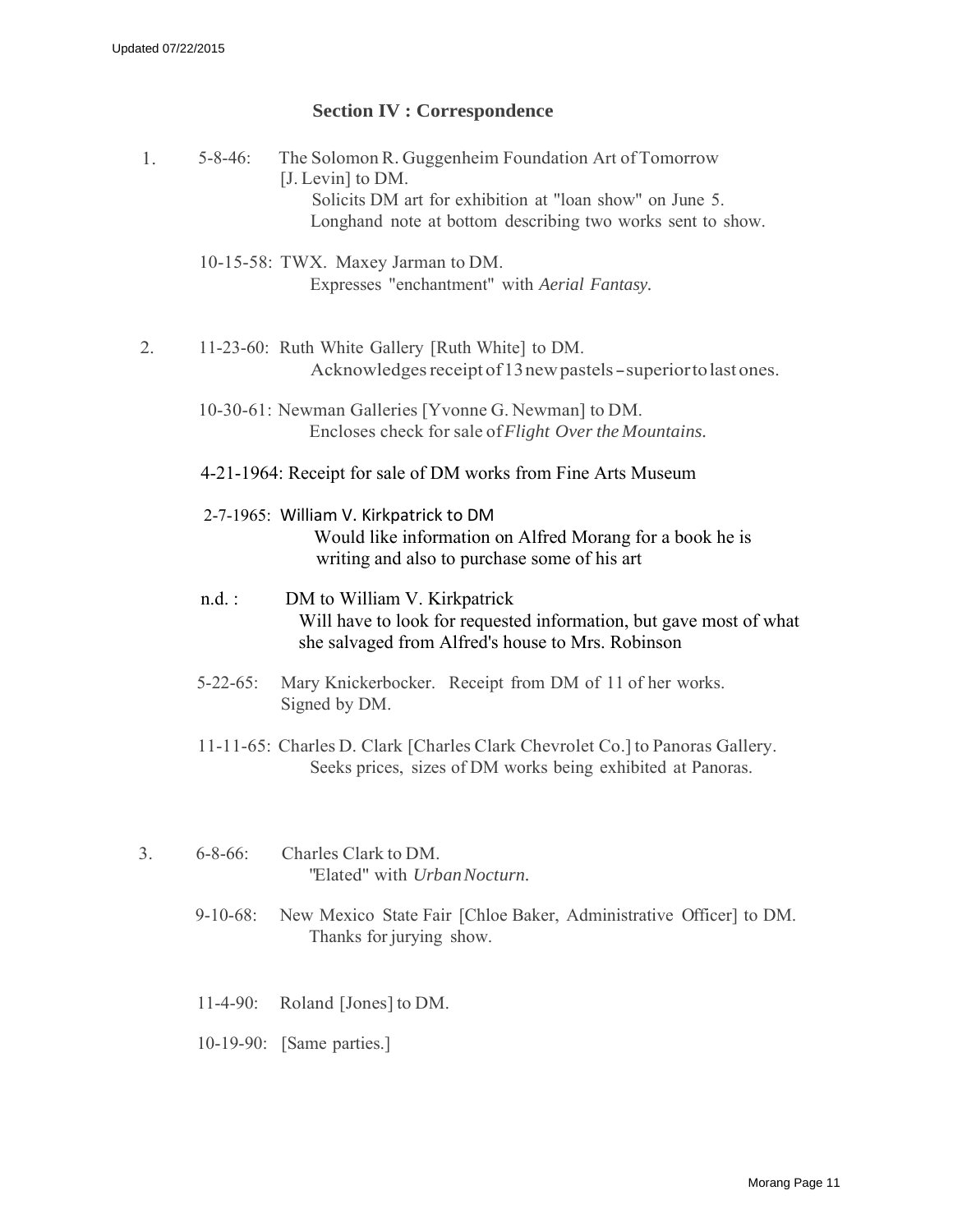#### A. Columns: About the Arts

Through the years The Santa Fe New Mexican [herein referred to as SFNM] has carried a column on the arts variously titled About the Arts, Arts and Artists, Art In the News, etc. A succession of critics filled the columns. Periodically, DM was mentioned; and some such columns (but far from all) were saved. They are catalogued in Part A. All clippings in this Section V are from the SFNM unless otherwise noted.

- 1. (a) May 16, 1954. Describes traveling shows managed by Ralph Schaffer, a gallery owner. DM and her husband Alfred are mentioned.
	- (b) February 7, 1954. Arts and Artists. Dave Weber. Sketches DM's background.
	- (c) November 7, 1954. Arts and Artists. Dave Weber. Describes DM as the "woman responsible" for many of the traveling shows.
	- (d) September 11, 1955. Arts and Artists. Dyke Van Remo. Describes DM's *Exploration.*
	- (e) November 27, 1955. Dyke Van Remo. Refers to DM's *Madonna.*
- 2. (a) March 15, 1959. About the Arts. Martin Elkort. DM showing eight pastels. Mentions *Calyx* and *Sunrise By The Sea.* Photo of *Sea Birds.*
	- (b) June 17, 1962. About the Arts. Helen Peterson. Mentions DM's *Exaltation* at Art Association and Art Center.
	- (c) November 11, 1962. About the Arts. Helen Peterson. Describes DM's retrospective show. Tracesherdevelopment, andvariousworks-*Sonata Rigelian Ceremony Dream Tree Death of a King Psychic Maelstrom*
	- (d) January 20, 1963. About the Arts. Helen Peterson. Reports on show of Santa Fe Association of the Arts; mentions DM.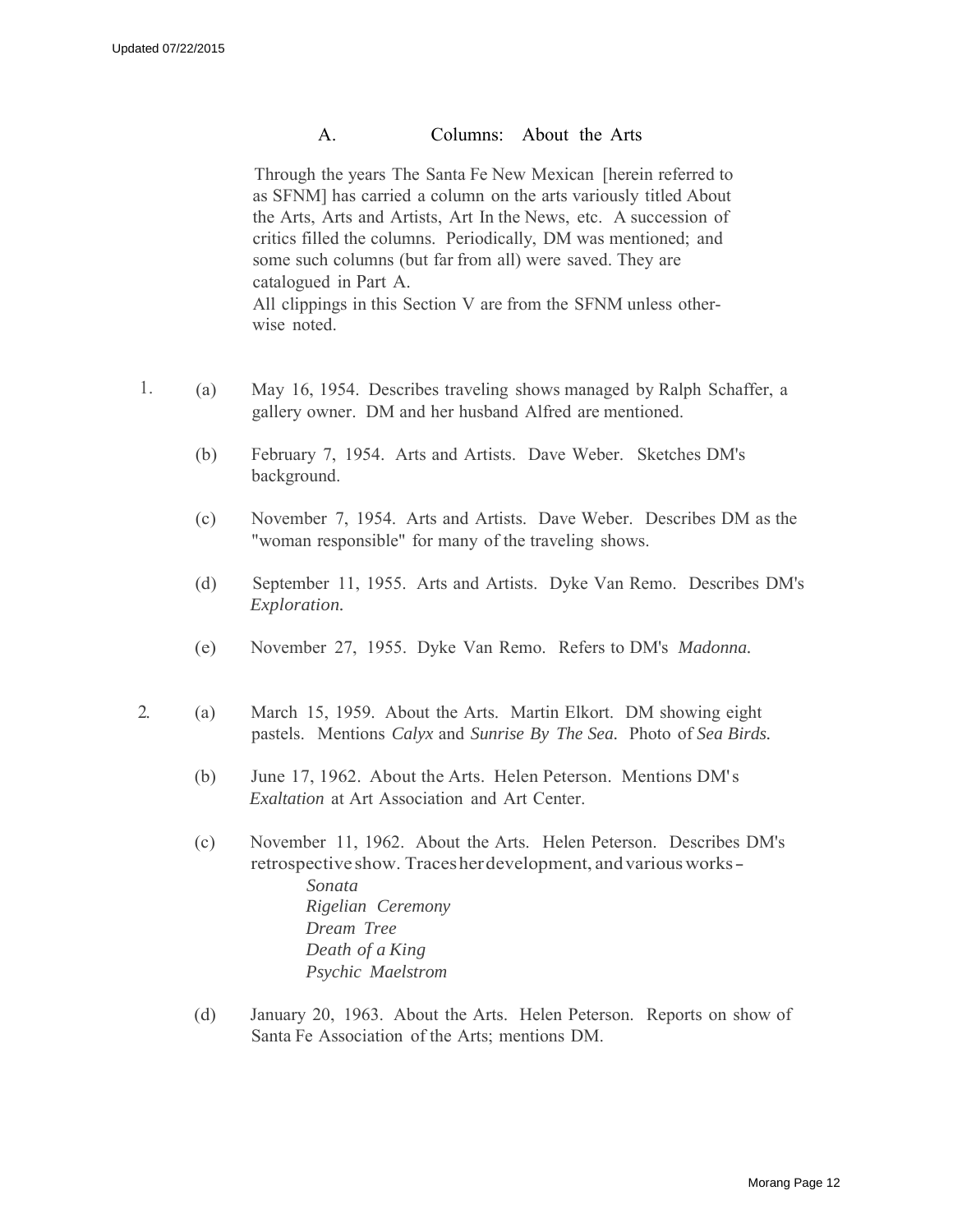- (e) November 3, 1963. Op. cit, supra. Reports that DM will be exhibiting 15 paintings at Panoras Gallery, N.Y.C. Describes her techniques; mentions *Blue Descending, Urban Nocturn,* series called *Human Gestures.* [Fragmentary].
- (f) N.d. [but November 3, 1963] Helen Peterson. Full copy of 2 (e).

#### **B. General Clippings**

- <span id="page-12-0"></span>3. (a) 10-6-30: Portland Evening News. Alfred Morang Opens Exhibitions of Maine Scenes. 45 canvas at Morang Studio. Reverse side. Photo of Mr./Mrs. Morang.
	- (b) 1938: Special exhibit in Beauregard Gallery at [MFA]. Works by Alfred and DM; the latter's *Orange Hills.*
	- (c) 12-1-42: Victory Alcove at [MFA] to open Tuesday, December 8. DM contributing *Adagio.*
- 4. (a) 10-6-50: Alliance to Show Work of 2. DM and Gesha Kurakin.
	- (b) 12-6-50: [DM] To be Christmas Exhibitor \*\* In Las Vegas, [New Mexico]. Picture of artist.
	- (c) 1-13-53: [DM] Opens Exhibit. Sales At La Fonda Gallery. [Fragmentary.]
	- (d) Circa 1952: Speaking the Public Mind. Letter to Editor from Alfred Morang.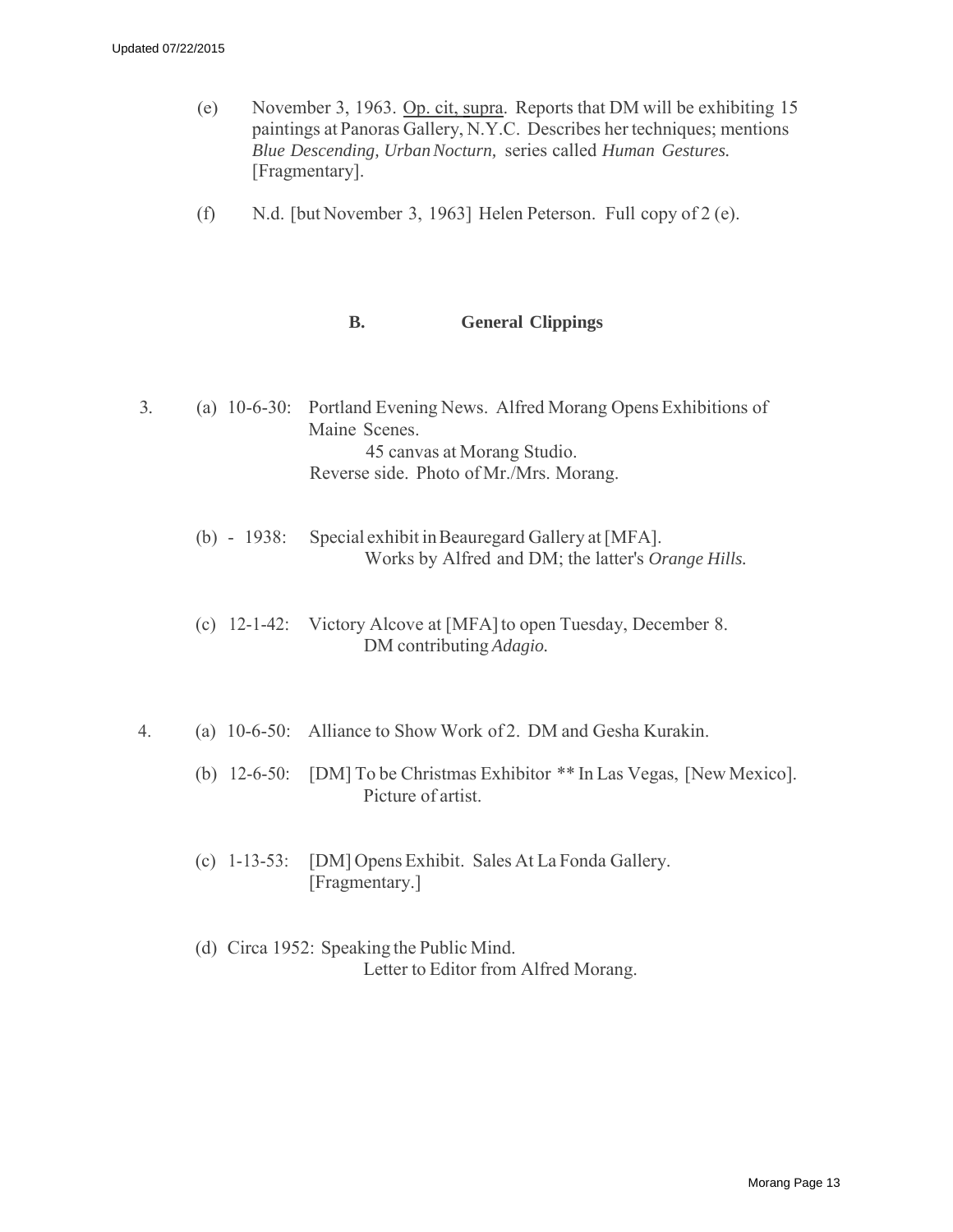- (e) 11-30-52: Albuquerque Journal. [DM] Defines Non-Objective Painting in One-Man Show at KOAT. Photo of artist; photo of work, *Ceremonial.*
- 5. (a) 8-29-54: Artists Set Large Scale Exhibition. Picture of DM and others.
	- (b) 11-4-56: Albuquerque Journal. Photo of DM and short article.
	- (c) 1-13-57: Photo of DM holding *Night Bird* at exhibit opening at Institute of Mining and Technology.
	- (d) 3-24-57: Portales News Tribune. [DM] To Show Works In Local Exhibit. Brief sketch of her background.
	- (e) 11-22-57: The Charleston Gazette. Artist Exhibiting at [Morris Harvey] College. Picture of artist.
- 6. (a) 2-2-58: Amarillo Sunday News-Globe. Works of Santa Fe Artist To Be Exhibited Publicly. Show of DM works by West Texas Art Guild at Mary E. Bivins Memorial Library. Review of her career.
	- (b) 4-3-58: Roswell Daily Record. Reception Will Honor Artist [DM]. Roswell Museum and Art Center to present exhibition of DM paintings. Photo of artist holding work.
	- (c) 12-6-58: Santa Fe's Space Agent Artist. By Harold Butcher. Photo of DM. Traces her career.
	- (d) 3-1-59: [DM] Pastels Produce Another Kind of Reality. Discusses her techniques.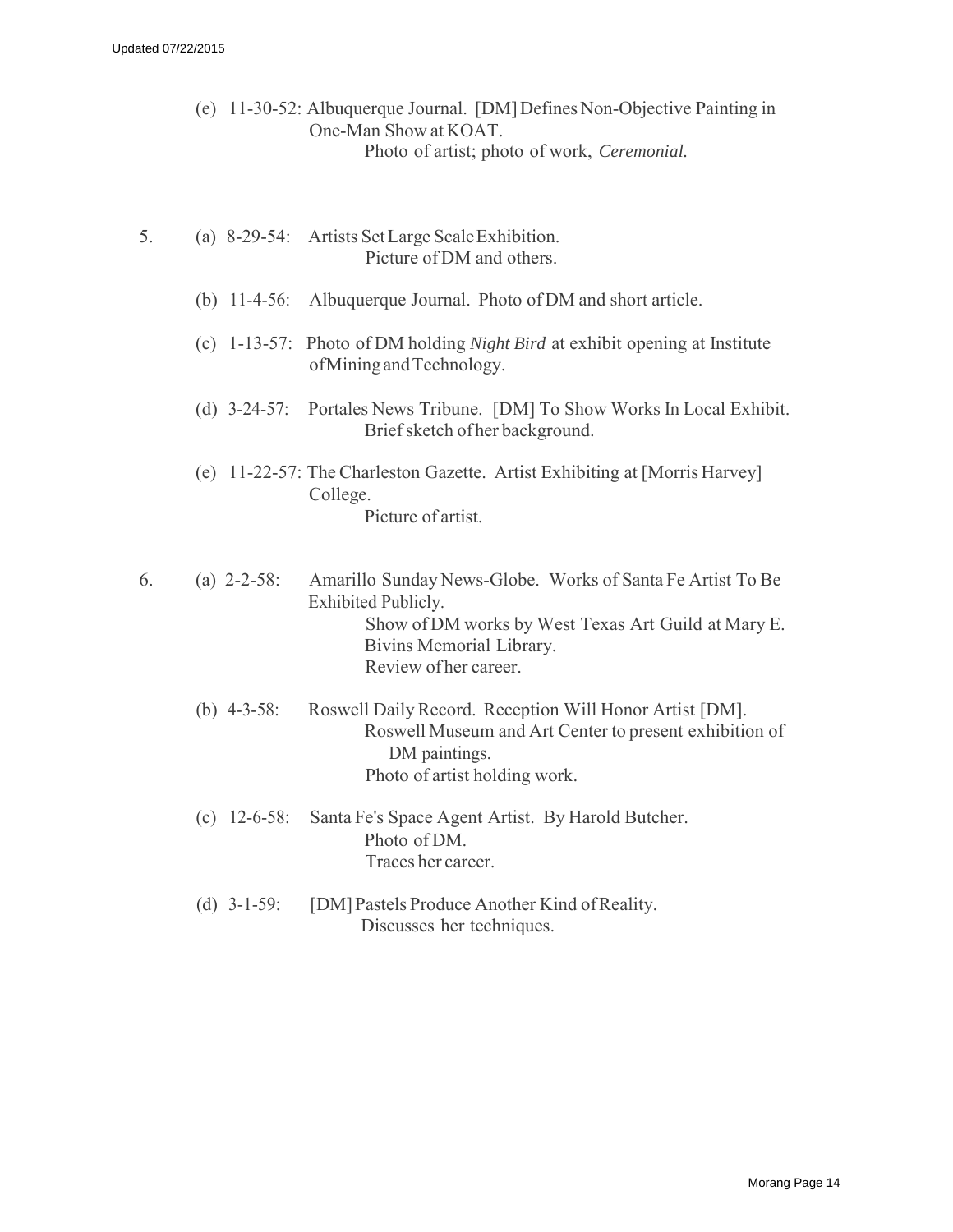|    |                 | (e) 10-4-59: Three Santa Fe Artists Take Fair Wins.<br>Show at N.M. State Fair Art Exhibit.<br>Third place win by DM.<br>Pictures of DM, Agnes C. Sims [second],<br>Jane Lippincott [First]. |
|----|-----------------|----------------------------------------------------------------------------------------------------------------------------------------------------------------------------------------------|
| 7. | (a) $2-19-60$ : | Santa Fe Scene. [DM] -Musician and Artist.<br>Biographic sketch.                                                                                                                             |
|    | (b) $2-5-61$ :  | [DM] Has Show At Sandia.<br>Photo of artist, identified as curator of MFA traveling<br>shows.                                                                                                |
|    |                 | (c) 9-18-61: Duke City Artists Walk Off With Fair Awards.<br>DM takes First Prize.                                                                                                           |
|    | (d) $2-5-61$ :  | Albuquerque Journal. [DM] Paintings Shown On Sandia Base.<br>DM shown holding Night Bird.<br>Show called New Frontiers In Art.                                                               |
|    | (e) $2-5-61$ :  | Rental-Sales Collections To Be Exhibited In Gallery.<br>DM curating.                                                                                                                         |
| 8. | (a) $4-16-61$ : | State Museum [MFA] Opens New Shows Today.<br>Show features [DM], Olive Rush,<br>Fremont Ellis, and Dorothy McCray.<br>Picture of <i>Exaltation</i> .                                         |
|    | (b) $7-14-61$ : | SF Gallery Opening Set Sunday.<br>At Dawley-Morang Gallery.<br>Paintings and enamels of DM included.<br>Lists DM show credits.                                                               |
|    |                 | (c) N.d. $[1961]$ : Pastel Show Is Planned.<br>Includes DM works.<br>Photo of DM at works.                                                                                                   |
| 9. |                 | (a) $1-14-62$ : [DM] Show In Amarillo. 13 paintings.<br>DM has gallery, Dawley-Morang Gallery opposite MFA.                                                                                  |

(b) 2[?]25-62 :Hanging In Orbit. Describes DM works at Santa Fe store.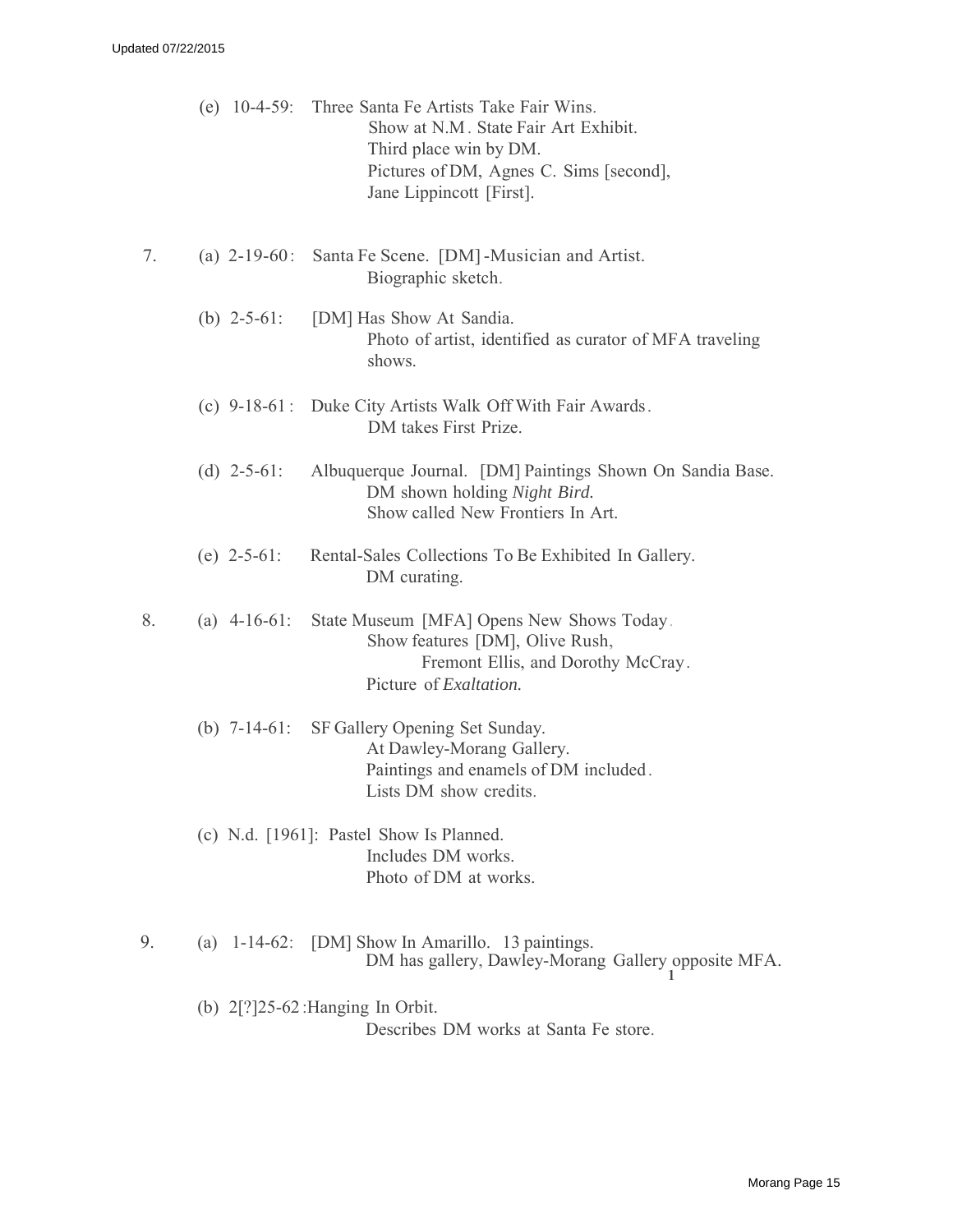|     |                | (c) 4-26-62: Albuquerque Review. By Sidney Abbott.<br>Reports that DM "has forsaken pastels" and now works<br>in polymer paints.                                                                   |
|-----|----------------|----------------------------------------------------------------------------------------------------------------------------------------------------------------------------------------------------|
|     |                | (d) 11-4-62: Pasatiempo. Morang Exhibit.<br>Photo of DM at her studio; walls covered with her art of<br>past 34 years.<br>Describes her work and background.                                       |
| 10. |                | (a) 10-10-63: Photo of DM holding oil painting, Sea Birds.                                                                                                                                         |
|     |                | (b) Card, original. Announcing DM Show at Panoras Gallery, NYC.<br>November 18-30, 1963.<br>Picture (reproduction) on card of UrbanNocturn. Marked                                                 |
|     |                | "later sold."<br>Attached: miniaturized (cropped) photo of same painting.                                                                                                                          |
|     |                |                                                                                                                                                                                                    |
| 11. | (a) $3-7-64$ : | Photo of DM, "New Mexico's 1953 director for<br>American Art Week."                                                                                                                                |
|     |                | (b) $10-8-64$ : Dorothy-Artist, Art Curator.<br>Picture of DM in front of wall hanging of Cathedral Number 4.<br>Comprehensive sketch of DM's achievements.                                        |
| 12. | (a) $3-7-65$ : | [DM] To Exhibit Pastels, Acrylic Paintings.<br>Announcing opening at artist's gallery, 558 Canyon Rd.<br>Sketch of DM's achievements.<br>Picture of artist in front of <i>Inspiration</i> on wall. |
|     |                | (b) 7-18-65: New Mexican Profile. [DM]. By Ralph Dohme.<br>Lengthy biographic sketch. Picture of artist.                                                                                           |
| 13. |                | (a) 6-27-66: Physical Prowess Is Out At Camp. By Calla Hay.<br>Announcing that exhibit of DM's pastels and acrylics are<br>exhibited at Mayor's office.                                            |
|     |                | (b) 12-11-66: [DM] and Rumpel In Artists Equity Show.<br>21 paintings of both artists in a current show at Mutual                                                                                  |
|     |                | Building and Loan.                                                                                                                                                                                 |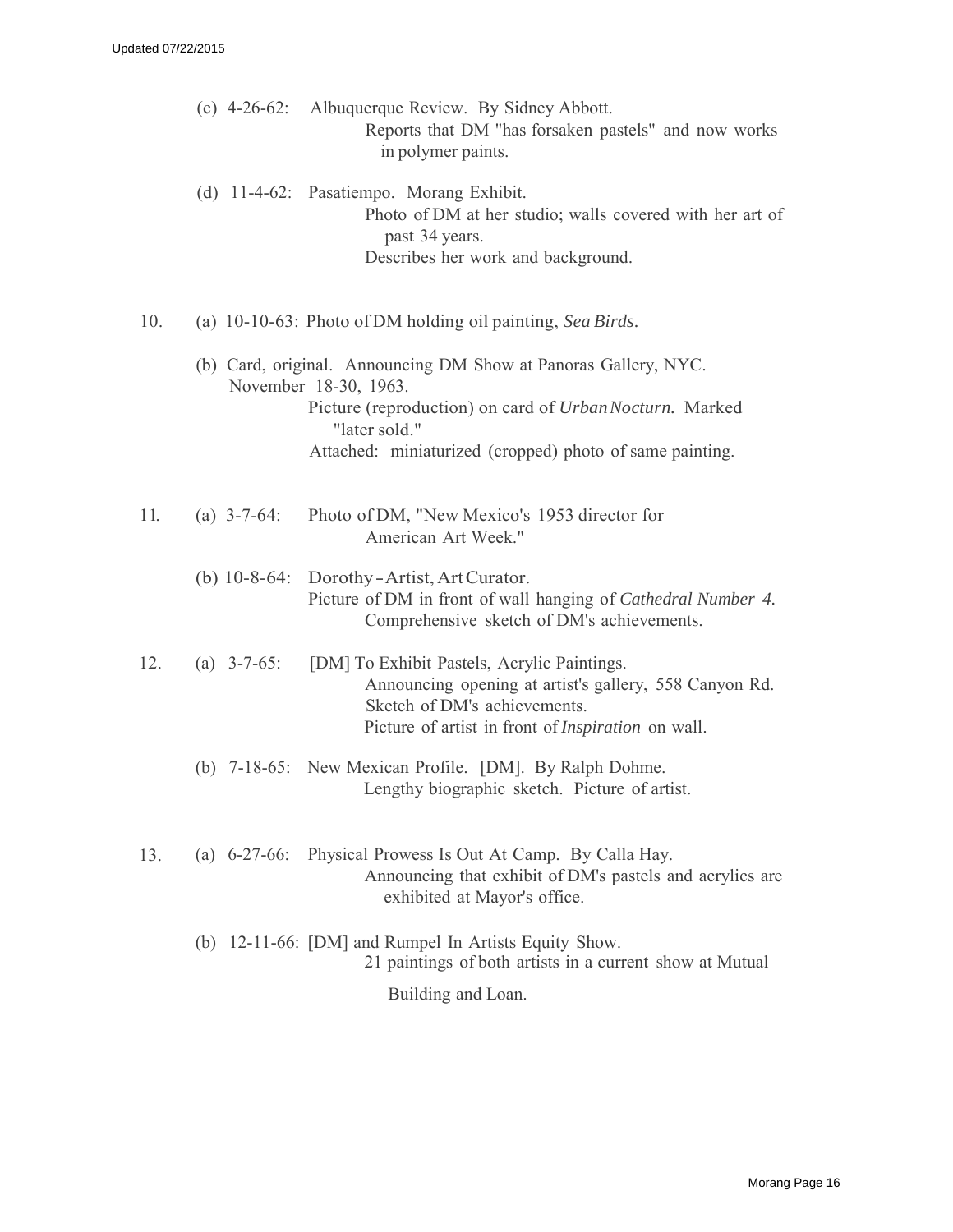| 14. | (a) $1-1-67$ : | Dorothy Emmett [DM] Retires From Museum.<br>Photo of DM and Delmar Kolb, Director of MNM, upon<br>her (DM) retirement as curator of MFA.<br>Definitive survey of her professional career and her private<br>life. |
|-----|----------------|-------------------------------------------------------------------------------------------------------------------------------------------------------------------------------------------------------------------|
|     | (b) $4-2-67$ : | Rumpel, Emmett Painting Exhibit Opening At St. John's.<br>Sketches lives of both women.                                                                                                                           |
|     | (c) $4-5-67$ : | Picture of both artists holding their paintings.                                                                                                                                                                  |
|     |                | (d) $12-17-67$ : D. Morang Art Shows.<br>Announcing exhibit at New Mexico Arts Commission<br>office on East Marcy.<br>Brief biographic sketch.                                                                    |
| 15. | (a) $4-2-69$ : | Artists Showing Jointly at Southwest Savings, Loan.<br>Exhibit of works of DM and Anita Wood; five works each.                                                                                                    |
|     |                | (b) 11-9-69: Photo of DM in front of two of her works [not identified at Santa<br>Fe National Bank.                                                                                                               |
| 16. |                | (a) $1-11-70$ : Photo of DM at work.                                                                                                                                                                              |
|     |                | (b) $11-8-70$ : Photos (2) of DM.<br>(c) $11-12-72$ : Artists to Demonstrate.<br>Picture of DM and Susan Beaumont.                                                                                                |